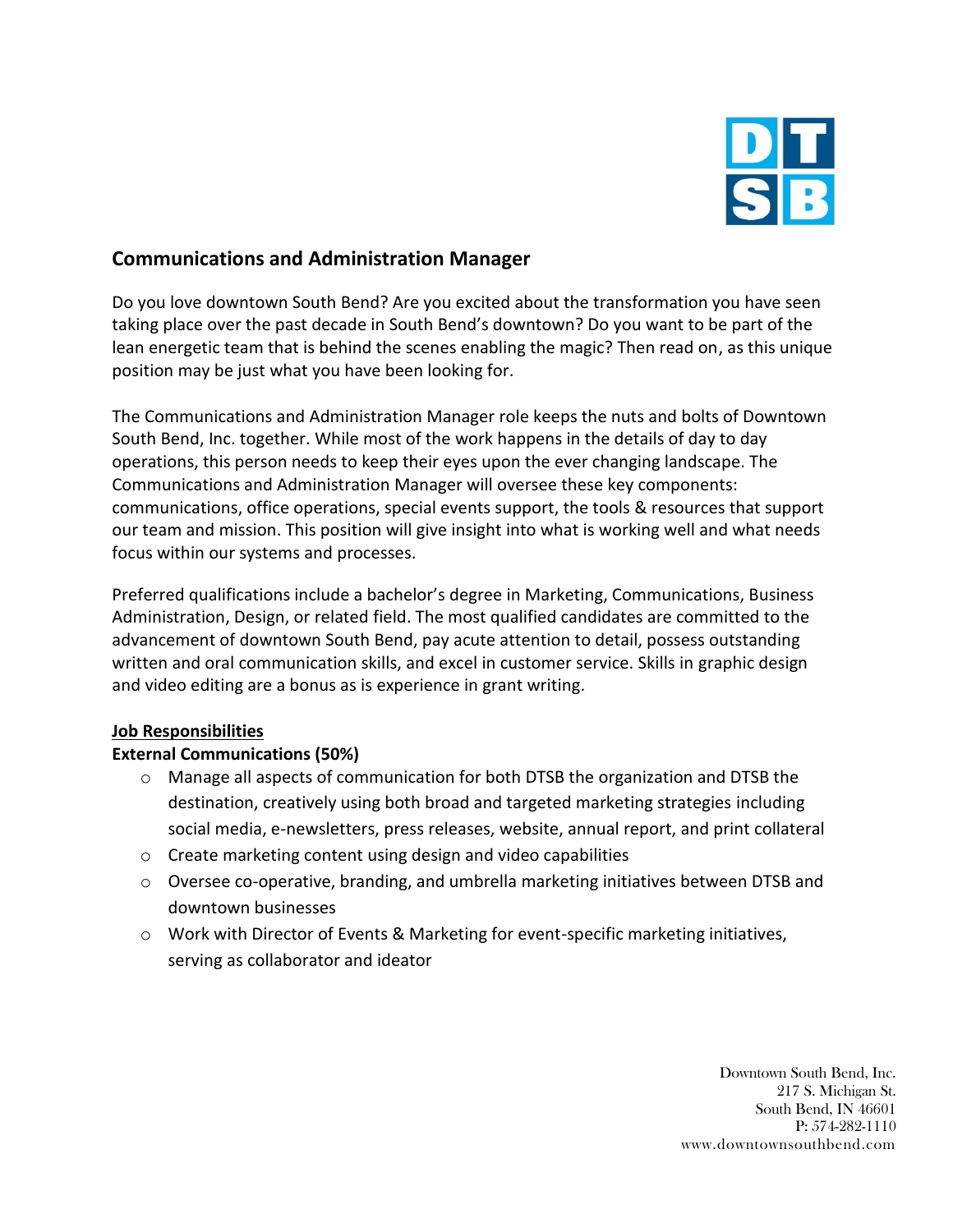### **Administrative Support (50%)**

- $\circ$  Coordinate office operations, board meeting operations, and provide administrative support to the Executive Director and department heads
- o Manage staff team tools and resources (currently Office 365, Canva, Adobe Creative Suite, and other databases) and any other tools used by the entire staff team
- $\circ$  Identify and implement new systems and processes as needed to improve efficiency and team performance
- $\circ$  Create and maintain operational guides for DTSB staff to build institutional memory
- $\circ$  Provide event support including assisting with preparation and day-of implementation, especially the first Friday evening of every month
- $\circ$  Identify grant opportunities and submit applications to fund DTSB events and programming
- o Manage and cultivate internship program with local colleges and universities and oversee intern work and progress

## **Personal Characteristics**

- $\circ$  Resourcefulness: we're a small organization with a lot of work to do, and often that means coming up with solutions from scratch.
- o Dependability: your teammates can count on you to follow through and help wherever you can.
- o Adaptability: success with our team means being responsive to changing situations and new opportunities.
- $\circ$  Technological aptitude: you don't need to be an IT whiz, but we need someone who can help use existing tools and implement new software-based solutions to improve our performance.
- $\circ$  Positivity and sense of humor: in our line of work we get thrown a lot of curve balls being able to have fun, assume the best in others, and see the positive are key in responding to the unexpected.

### Schedule:

40+ hours per week, 8:00 AM – 5:00 PM Monday-Friday some nights & weekends required, especially the first Friday evening of every month.

# Salary:

\$42,000 - \$45,000. Benefits: DTSB offers a comprehensive benefit package including Paid Time Off, retirement benefits, as well as health, life, disability, and dental insurance.

> Downtown South Bend, Inc. 217 S. Michigan St. South Bend, IN 46601 P: 574-282-1110 www.downtownsouthbend.com